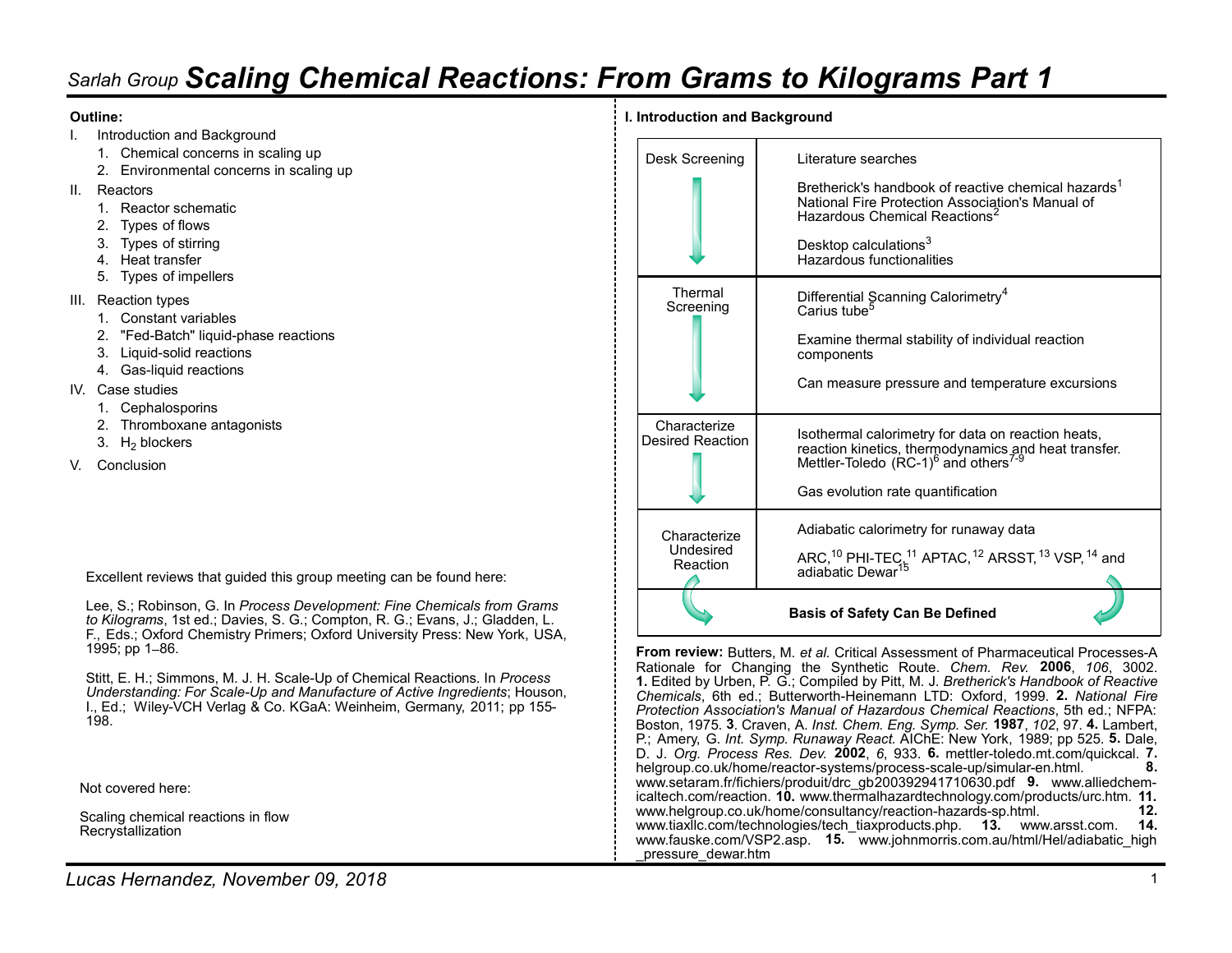1. Chemical concerns in scaling up

#### Synthetic route:

|                 | <b>Process Chemistry</b>  | <b>Medicinal Chemistry</b>   |
|-----------------|---------------------------|------------------------------|
| Solubility      | Only one molecule         | As versatile as possible     |
|                 | Need large quantities     | Only need enough for testing |
| Environment and | Crystallization preferred | Chromatography possible      |
| Human Safety    | Cost must be considered   | Cost less of an issue        |
|                 | Reliable reactions        | Newer reactions can be tried |
|                 | Supply is key             | Supply of reagents easier    |

Each synthetic route has its own pros and cons. However, the focus of each is entirely different. Where medicinal chemists have to make as many analogues as possible, process chemists are often concerned with a single API.

Toxicity of reagents can often be an issue and must be considered.

Reagents such as cyanide and phosgene require competely different levels of control when scaled up.

Catalytic transformations are often more desirable than their stoichiometric  $\rho$  Pro: Safe alternative to Et<sub>2</sub>O counterparts. This is due to the reduction of stoichiometric byproducts and control of the waste stream.

As is often the case, the fewer number of steps, the better. Even if the yield of each step is lower, the overall yield could still be higher than with more higher yielding steps.

23% overall

27% overall

Convergent routes are more desirable as they can lead to more efficient syntheses.



water

Con: Acids can cleave it

Pro: Good solubility, inert Con: Very toxic, expensive cleanup

Pro: Cheap, low toxicity

Pro: Fulfills most criteria Pro: Cheap, available, recoverable Con: Many organics not soluble Con: Can react with halogenation reagents

toluene

#### MTBE methanol

Pro: Safe alternative to Et<sub>2</sub>O Pro: Cheap, available, recoverable Con: Reactive and potentially toxic

#### acetonitrile DCM

Pro: Good for anhydrous reactions Con: Toxic and expensive

### acetone ethyl acetate ethyle acetate acetone ethyle acetate acetate acetate acetate acetate acetate acetate ace

Con: Very reactive Con: Can be hydrolyzed Pro: Good for extractions

Stitt, E. H.; Simmons, M. J. H. Scale-Up of Chemical Reactions. In Process Understanding: For Scale-Up and Manufacture of Active Ingredients; Houson, I., Ed.; Wiley-VCH Verlag & Co. KGaA: Weinheim, Germany, 2011; pp 155-198.

9 steps with 85% yield at each step =

3 steps with 65% yield at each step =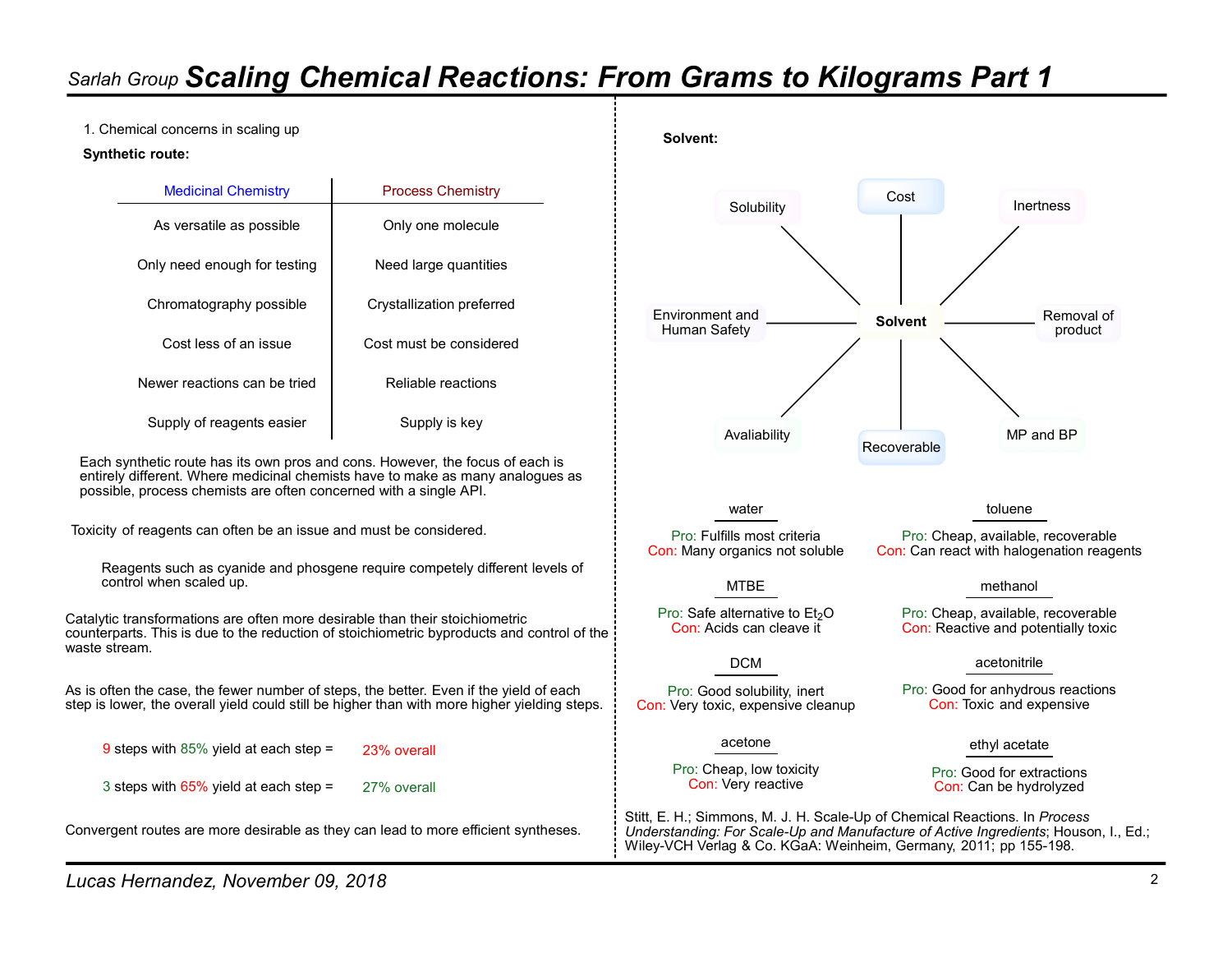### Reagents:

|                                                                                    |                                    |                                                                                   |                                                                                                                                       | <b>Sarlah Group Scaling Chemical Reactions: From Grams to Kilograms</b>                                                                                             |
|------------------------------------------------------------------------------------|------------------------------------|-----------------------------------------------------------------------------------|---------------------------------------------------------------------------------------------------------------------------------------|---------------------------------------------------------------------------------------------------------------------------------------------------------------------|
| <b>Reagents:</b>                                                                   |                                    |                                                                                   |                                                                                                                                       | 2. Environmental concerns in scaling up                                                                                                                             |
|                                                                                    | Electrophilicity                   |                                                                                   | Metabolic<br>poisons<br>Safety and                                                                                                    | Mass of                                                                                                                                                             |
|                                                                                    | <b>Bioactivation</b>               |                                                                                   | Toxicity<br>Corrosivity                                                                                                               | Effective mass yield $(\%)$ =<br>Mass of no                                                                                                                         |
| Reagent                                                                            |                                    | Typical concentration                                                             | Comments                                                                                                                              | Proposed by Hudlicky.<br>Defined: the percentage of the mass of desired proc<br>non-benign materials used in its synthesis.                                         |
| nBuLi                                                                              |                                    | 10-30% in PhMe                                                                    | Pyrophoric, store at 0 °C                                                                                                             | Total waste                                                                                                                                                         |
| nHexLi<br>nOctLi                                                                   |                                    | 25-40% in hexane<br>15-40% in hexane                                              | Not pyrophoric, store at RT or below<br>Not pyrophoric, store at RT or below                                                          | $E$ -Factor =<br>kg produ                                                                                                                                           |
| <b>LDA</b><br><b>LHMDS</b><br><b>NHMDS</b>                                         |                                    | 1.8 M in THF/heptane<br>1.0 M in THF or hexanes<br>1.0 M in THF:<br>0.6 M in PhMe | Contains "Mg stabilizer"<br>Also available as a solid<br>Also available as a solid                                                    | Proposed by Roger Sheldon.<br>Defined: draws attention to the quantity of waste tha                                                                                 |
| <b>KHMDS</b><br><b>NaOH</b>                                                        |                                    | $0.9$ M in THF<br>0.7 M in PhMe<br>30-50% aqueous                                 | Also available as a solid<br>Phase-Transfer Catalysis (PTC)                                                                           | product.<br>However, this can be difficult to implement as there<br>"total waste" of a process. For example, gases prod<br>gas scrubbing.                           |
|                                                                                    |                                    |                                                                                   |                                                                                                                                       | $(1)$ A + B $\rightarrow$ C                                                                                                                                         |
|                                                                                    |                                    |                                                                                   | Atom<br>Efficiency                                                                                                                    | $(2) C + D \rightarrow E$                                                                                                                                           |
|                                                                                    |                                    |                                                                                   | Here is an example of how many concerns can become apparent when merely<br>choosing a methylating reagent, including atom efficiency. | $(3)$ E + F $\rightarrow$ G                                                                                                                                         |
| Reagent                                                                            | <b>FW</b>                          | Atom                                                                              | Comments/ some uses                                                                                                                   | m.w. of prod<br>Atom economy =                                                                                                                                      |
| Me <sub>2</sub> SO <sub>4</sub>                                                    | 126.13                             | efficiency<br>12%, 24%                                                            | bp 188 °C                                                                                                                             | m.w. of $A + m$ .w. of $B + m$ .                                                                                                                                    |
| MeOTs<br>Mel<br>MeBr<br>MeCl                                                       | 186.23<br>141.94<br>94.94<br>50.49 | 8%<br>11%<br>16%<br>30%                                                           | mp 27.5 °C<br>bp 41 °C. Simvastatin<br>bp 4 °C<br>bp $-24$ °C                                                                         | Atom economy can be calculated for many different<br>Here is an example of a liner sequence involving thr<br>final product is divided by the sum of all reagents ad |
| MeOCO <sub>2</sub> Me                                                              | 90.08<br>32.04                     | 17%<br>47%                                                                        | bp 90 °C                                                                                                                              | Total mass used in a pro                                                                                                                                            |
| HCHO/H <sub>2</sub><br>MeOH/ cat. H <sup>+</sup><br>CH <sub>2</sub> N <sub>2</sub> | 32.04<br>44.04                     | 47%<br>34%                                                                        | Methylation of amines, HCHO toxic.<br>bp 65 °C. Fischer esterification.<br>bp -23 °C. May be explosive in presence                    | Mass intensity $(MI) =$<br>Mass of p                                                                                                                                |
|                                                                                    |                                    |                                                                                   | of some impurities. Must be generated<br>prior to use. Reactions performed on scale<br>by specializing contractors.                   | Mass intensity takes yield, stoichiometry, solvent, ar<br>give a better overall picture of the reaction when cor<br>1                                               |

Anderson, N. G. Reagent Selection. Practical Process Research & Development, 1 ed.; Academic Press: Massachusetts, 2000; 53-80.

 $M$ ass of products x 100<br>Effective mass yield (%) =  $\frac{M}{M}$ 

Mass of non-benign reagents

Defined: the percentage of the mass of desired product relative to the mass of all non-benign materials used in its synthesis.

E-Factor = Total waste (kg)

kg product

Also available as a solid Defined: draws attention to the quantity of waste that is produced for a given mass of product.

Also available as a solid However, this can be difficult to implement as there can be a lack of clarity on the "total waste" of a process. For example, gases produced that are treated, i.e. acid

| $(1)$ A + B $\rightarrow$ C |  |  |
|-----------------------------|--|--|
| $(2)$ C + D $\rightarrow$ E |  |  |
| $(3)$ E + F $\rightarrow$ G |  |  |

| Atom economv = | m.w. of product G                                        | 100 |
|----------------|----------------------------------------------------------|-----|
|                | m.w. of $A + m$ .w. of $B + m$ .w. of $D + m$ .w. of $F$ |     |

8% mp 27.5 °C Atom economy can be calculated for many different types of reaction sequences. 11% bp 41 °C. Simvastatin **Example of a liner sequence involving three operations.** The mass of the 16% bp 4 °C final product is divided by the sum of all reagents added and multiplied by 100.

Total mass used in a process or process step (kg)

Mass of product (kg)

bp 23 °C. May be explosive in presence Mass intensity takes yield, stoichiometry, solvent, and reagents into account and can of some impurities. Must be generated give a better overall picture of the reaction when compared to E-Factor.

Mass productivity = 
$$
\frac{1}{\text{MI}} \times 100
$$

Constable, D. J. C.; Curzons, A. D.; Cunningham, V. L. Green Chem. 2002, 4, 521.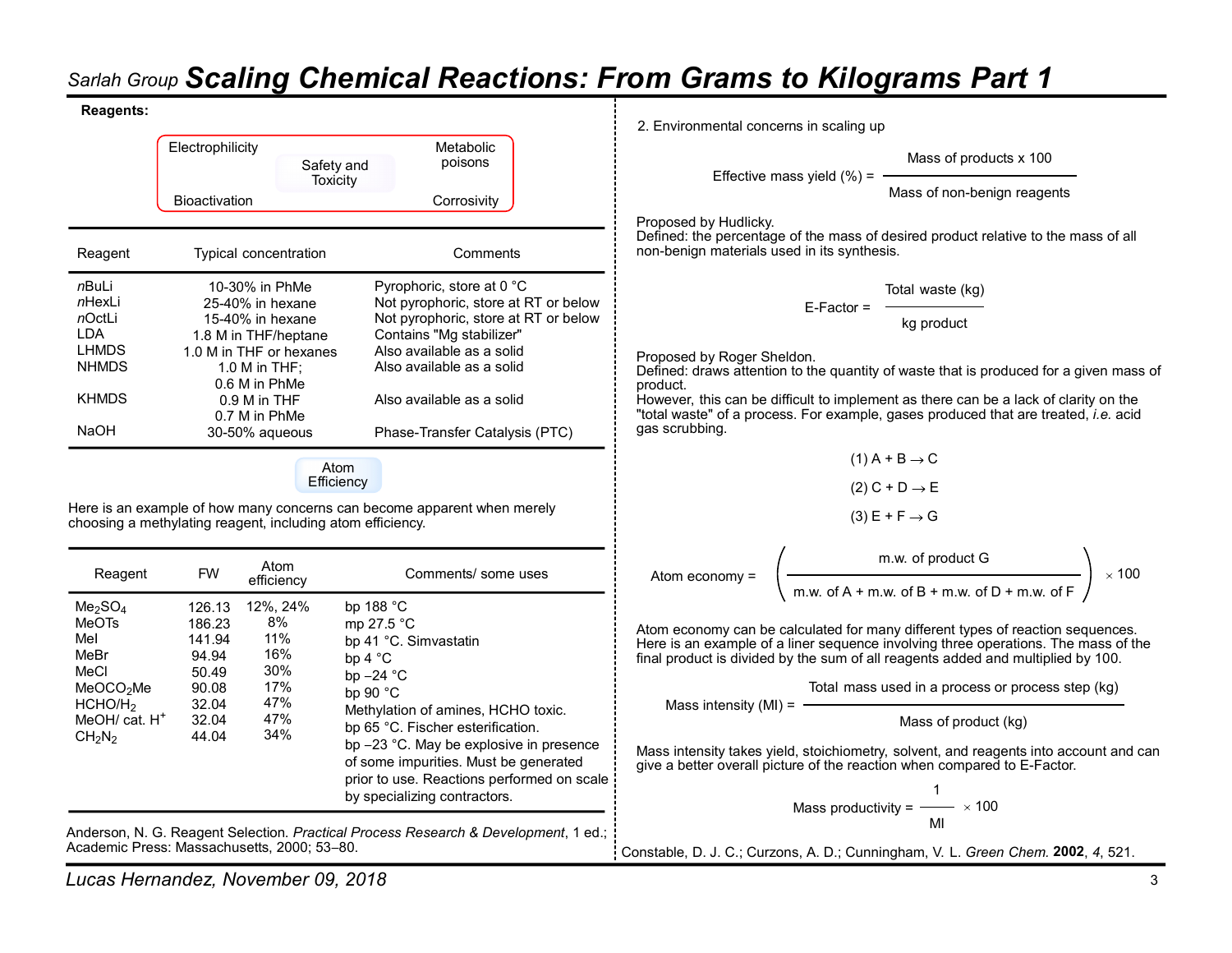

Constable, D. J. C.; Curzons, A. D.; Cunningham, V. L. Green Chem. 2002, 4, 521.

Lucas Hernandez, November 09, 2018 4

#### II. Reactors

1. Reactor schematic



Stirred tank reactor schematic  $P = Power (W)$  $N$  = Rotation Rate (rev s<sup>-1</sup>) -1)  $V =$  Volume  $(m<sup>3</sup>)$ ) and  $\overline{a}$  and  $\overline{a}$  and  $\overline{a}$  and  $\overline{a}$  and  $\overline{a}$  and  $\overline{a}$  and  $\overline{a}$  and  $\overline{a}$  and  $\overline{a}$  and  $\overline{a}$  and  $\overline{a}$  and  $\overline{a}$  and  $\overline{a}$  and  $\overline{a}$  and  $\overline{a}$  and  $\overline{a}$  and  $\overline{a}$  $\mu$  = Fluid dynamic viscosity (Pa. s)  $\rho$  = Fluid density (kgm<sup>-3</sup>)  $D =$  Impeller diameter (m)  $W =$  Impeller width  $(m)$  $H =$  Fill height

100 = 83.7% Promotes three-dimensional circulation and mixing. Longitudinal baffles of width T/10 mounted at 90° round the circumfernce of the vessel. Installed to prevent gross rotation of the fluid *(i.e.* vortex formation).

Typical ratios for the dimensions:

100 = 70.9%  $\vdots$  impeller diameter/tank diameter:  $D/T \sim 0.3$ -0.5

fill height/tank diameter:  $H/T \sim 1$  for single impeller systems

baffle width/tank diameter: ~0.1

impeller clearance/tank diameter: C/T ~0.2-0.25

= 4.3% As cleaning efficiency and contamination between batches is a key concern in the pharmaceutical industry, the vessels are usually glass lined and without baffles.

> Lee, S.; Robinson, G. In Process Development: Fine Chemicals from Grams to Kilograms, 1st ed.; Davies, S. G.; Compton, R. G.; Evans, J.; Gladden, L. F., Eds.; Oxford Chemistry Primers; Oxford University Press: New York, USA, 1995; pp 1–86.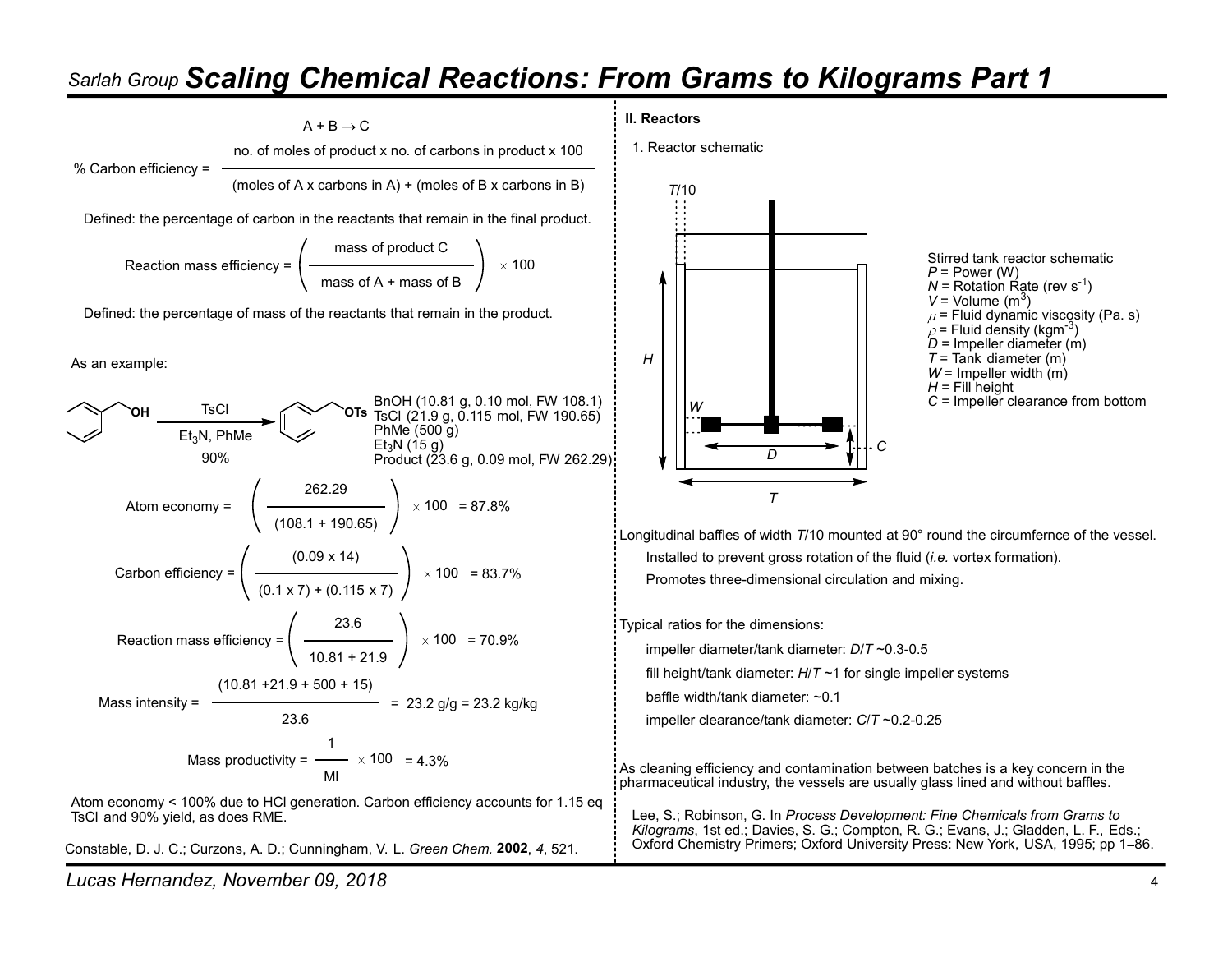Laminar flow: The motion of the fluid molecules always follows the fluid streamlines.



Turbulent flow: dispersion occurs by the action of irregular eddies.



More often than not, turbulent flow is the common form on process scale. This is due to the large scale and close to aqueous viscosicities of the solvents.

Turbulent flow onset can be determined by the Reynolds number Re. This is the ratio between inertial and viscous effects in a fluid.

$$
Re = \frac{UL}{V} = \frac{UL\rho}{\mu}
$$

UL UL $\rho$  L = characteristic length scale of the flow<br>Re =  $\frac{UL}{V}$  =  $\frac{UL}{V}$  = kinetic viscosity (m<sup>2</sup>/s) = Example: Pitched b  $U =$  characteristic velocity of the flow (m/s)  $L =$  characteristic length scale of the flow /s)  $\mu$  = Fluid dynamic viscosity (Pa. s)  $\rho$  = Fluid density (kg/m<sup>3</sup>) ) and the set of  $\mathbf{I}$ 

The transition from laminar to turbulent flow occurs at the Re<sub>crit</sub>, *i.e.* inertial effects  $\begin{matrix} \vdots \ \vdots \end{matrix}$ 

Shear flow: the friction between the fluid and the walls causes a disparity in flow rates between the edges and center, causing a stretching of the fluid in the pipe.



2. Types of flow 3. Types of stirring  $\frac{1}{3}$ . Types of stirring  $\frac{1}{3}$ . Types of stirring



Axial Flow: Up-pumping Two flow loops formed.

Popular for gas-liquid duties, may be applicable for solid-liquid systems

Generated using impeller blades angled against rotation.

Example: Pitched blade turbine



Radial Flow Four flow loops formed.

Generally recommended for gas dispersion as well as single phase operation.

Generated using radial flow impellers (vertical straight or curved blades)

Example: Rushton disk turbine



Axial Flow: Down-pumping Two flow loops formed.

Used for suspension of solids, *i.e.* heterogeneous reactions

Generated using impeller blades angled with rotation

Example: Retreat curve impellers

Lucas Hernandez, November 09, 2018 5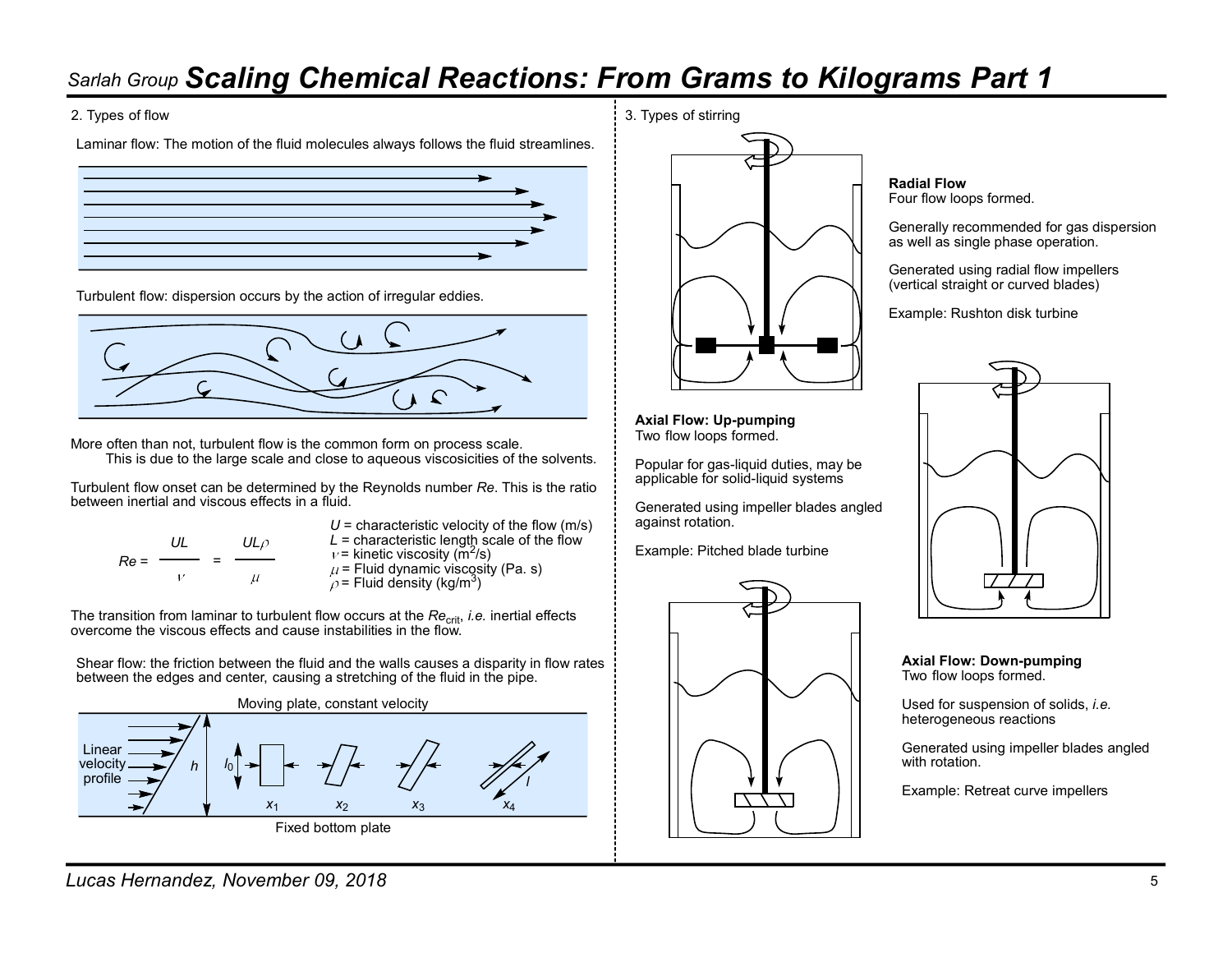

Overall, on process scale, the heat transfer is significantly slower than on laboratory scale. This can lead to selectivity issues if the reaction is particularly sensitive.

Fouling: the accumulation and formation of unwanted materials on the surfaces of processing equipment.

Overall heat transfer (U) depends on:

- $h_P$  = process side heat transfer through the boundary layer
- $-f_P$  = fouling resistance that results from the formation of any fouling layer
- $-\overline{x_w}$  (thickness) and  $k_w$  (conductivity) ov the vessel wall

 $-f_{\rm S} =$  service side fouling layer

 $-\tilde{h}_\text{S}$  = service side heat transfer through the boundary layer

$$
\frac{1}{U} = \frac{1}{h_{\rm P}} + f_{\rm P} + \frac{x_w}{k_w} + f_{\rm S} + \frac{1}{h_{\rm S}}
$$

The heat transfer of the system depends on the largest term on the right-hand side. This is usually  $h_P$ .

4. Heat transfer the state of the state of the state of the state of the state of the state of the state of the state of the state of the state of the state of the state of the state of the state of the state of the state



Rushton disk turbine (RDT) Concave-blade turbine





Pitched blade turbine (PBT)



Lightnin  $A_{315}$  four-blade hydrofoil<br>
Marine propeller  $(down-pumping)$ 



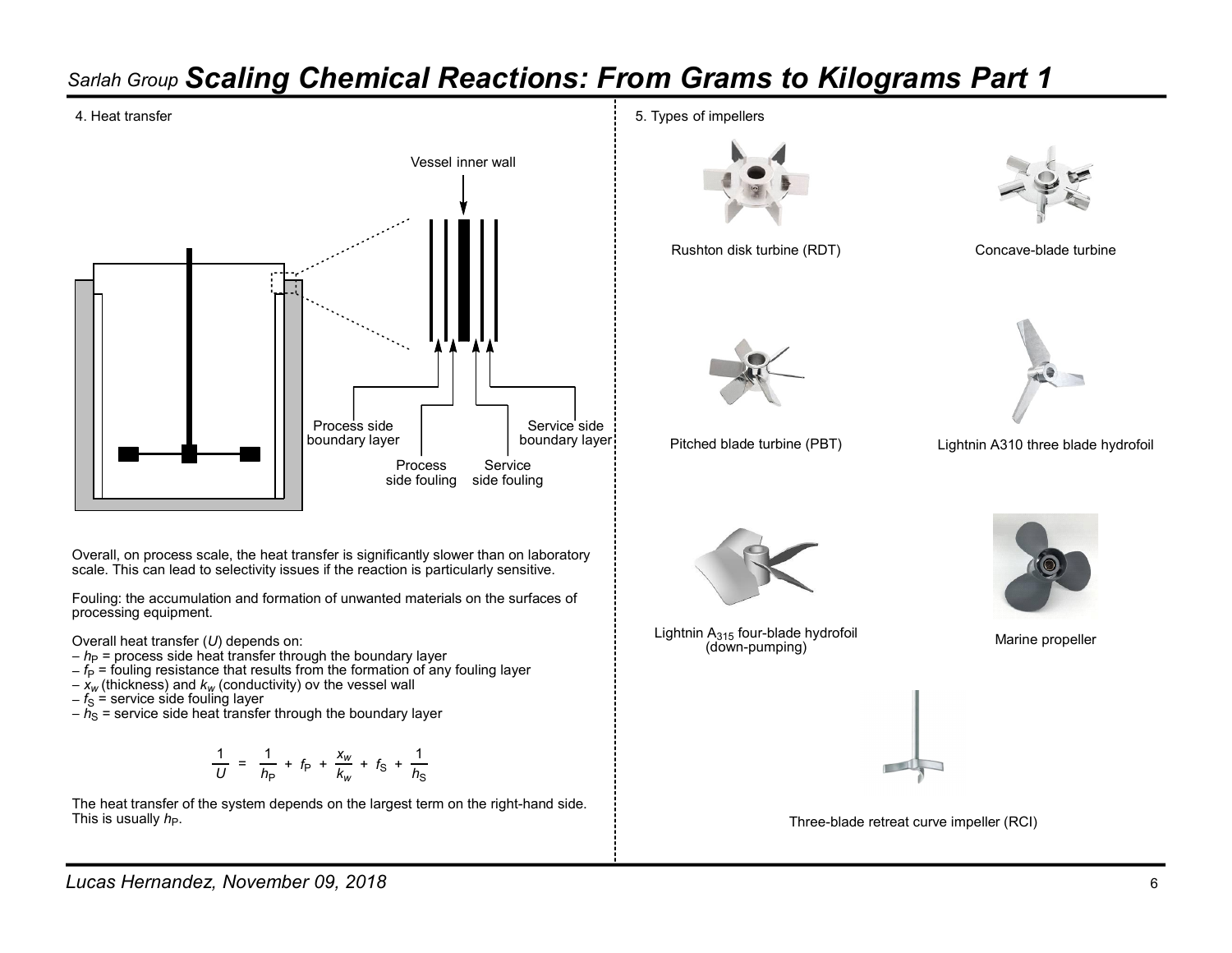### III. Reaction types

1. Constant variables

### Constant Mixing Time (Constant N)

Requires the rotational speed (N) to stay constant. This is applied if the macroscale behavior must stay constant. In practice, this can be very difficult, if not impossible, on process scale.

#### "Constant" Turbulent Mixing Behavior (Constant  $\varepsilon_T$ )

While the turbulent mixing behavior changes with scale, it is assumed that if the average power imparted to the fluid per unit mass is kept constant, then the turbulent mixing behavior can be considered "constant".

This type of constant is used to keep mixing performances on the smallest scale constant. Which can lead to selectivities on large scale remaining constant.

#### Kolmogorov length scale



To illustrate, on scale the mixing begins to incorporate the Kolmogorov length scale for energy transfer. This involves large eddies being generated near the impeller and consecutively smaller eddies further away. The energy transfer proceeds without loss of energy between the eddies until the smallest eddies are formed and lose the energy through heat.

Therefore, for constant turbulent mixing behavior, the power supplied to the system must be scaled appropriately.

Beyond the smallest eddies, mixing occurs though diffusion.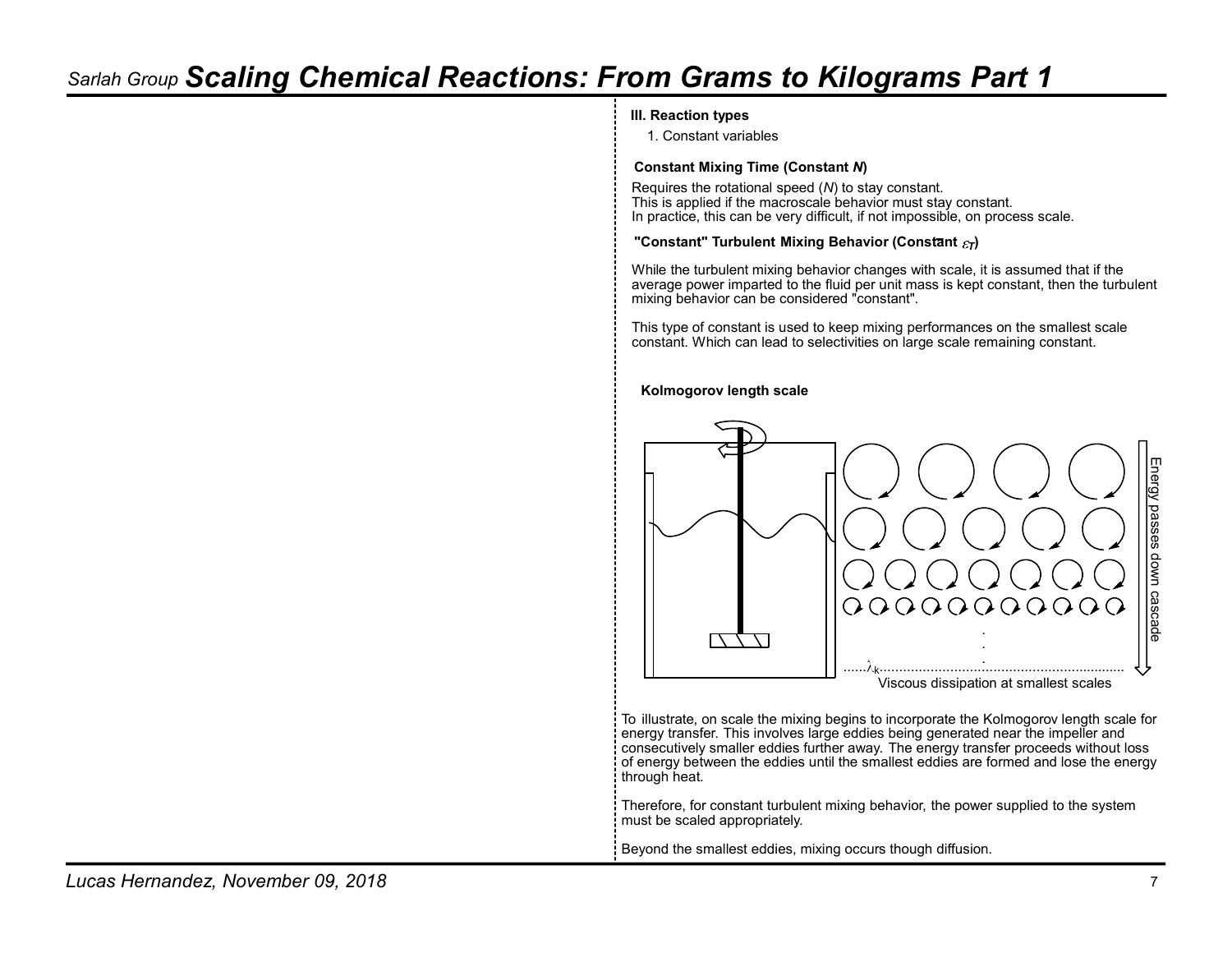

2. "Fed-Batch" liquid-phase reactions

Often characterized by fast reaction kinetics.

Depending on the rate of addition, the local concentration of the reagent can be quite high, leading to poor selectivities in the reaction.

The location of the reagent addition can also affect selectivity as addition to the **Solid on bottom** surface can often lead to poor and non-homogenous mixing.

This rate can be controlled and slowed by slow liquid subsurface reagent feed.

The fed bactch can also control an exotherm in the reaction as the slow addition of the reagent helps prevent runaway.

3. Liquid-solid reactions

Three main types:

- i. The solid is a dissolving reagent
- II. The soid is a catalyst
- iii. The solid is a reaction product (crystallization)

Key design feature is to ensure adequate suspension of the soild

As mentioned before, axial down-pumping stirring is preferred.

While on laboratory scale "moving the beaker" is an easy way to ensure adequate mixing of the solid, reactors are significantly larger than flasks and cannot be shaken in a similar manner.

For catalyzed reactions, once the solid is suspended the mass transfer are usually sufficient.

With crystallization occuring in the reaction, mixing can determine: particle size and shape, agglomeration, and morphology.







Homogeneous dispersion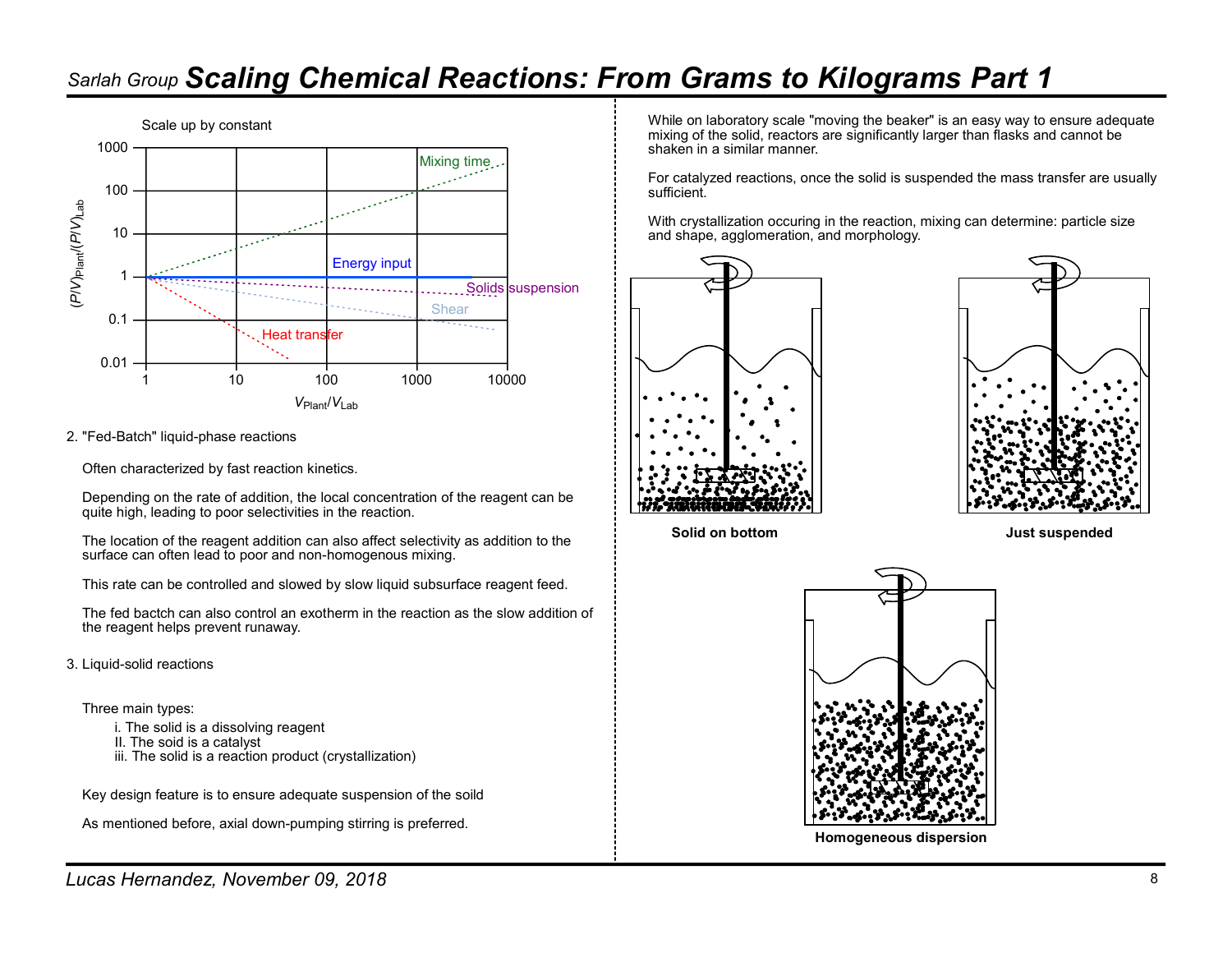4. Gas-liquid reactions

Primarily hydrogenations, oxidation, carbonylation, hydroformylation.

### Gaseous reactant

As the scale increases, the gas-liquid mass transfer coefficient decreases.

This means that less gas is dissolved in solution, and is therefore not as available for the catalyst.

This can slow reaction rates, change relative concentration, and adversely affect reaction selectivity.

### Gaseous product

The object is to allow the gaseous product to escape from the liquid phase while having adequate stirring to keep the solid catalyst suspended.

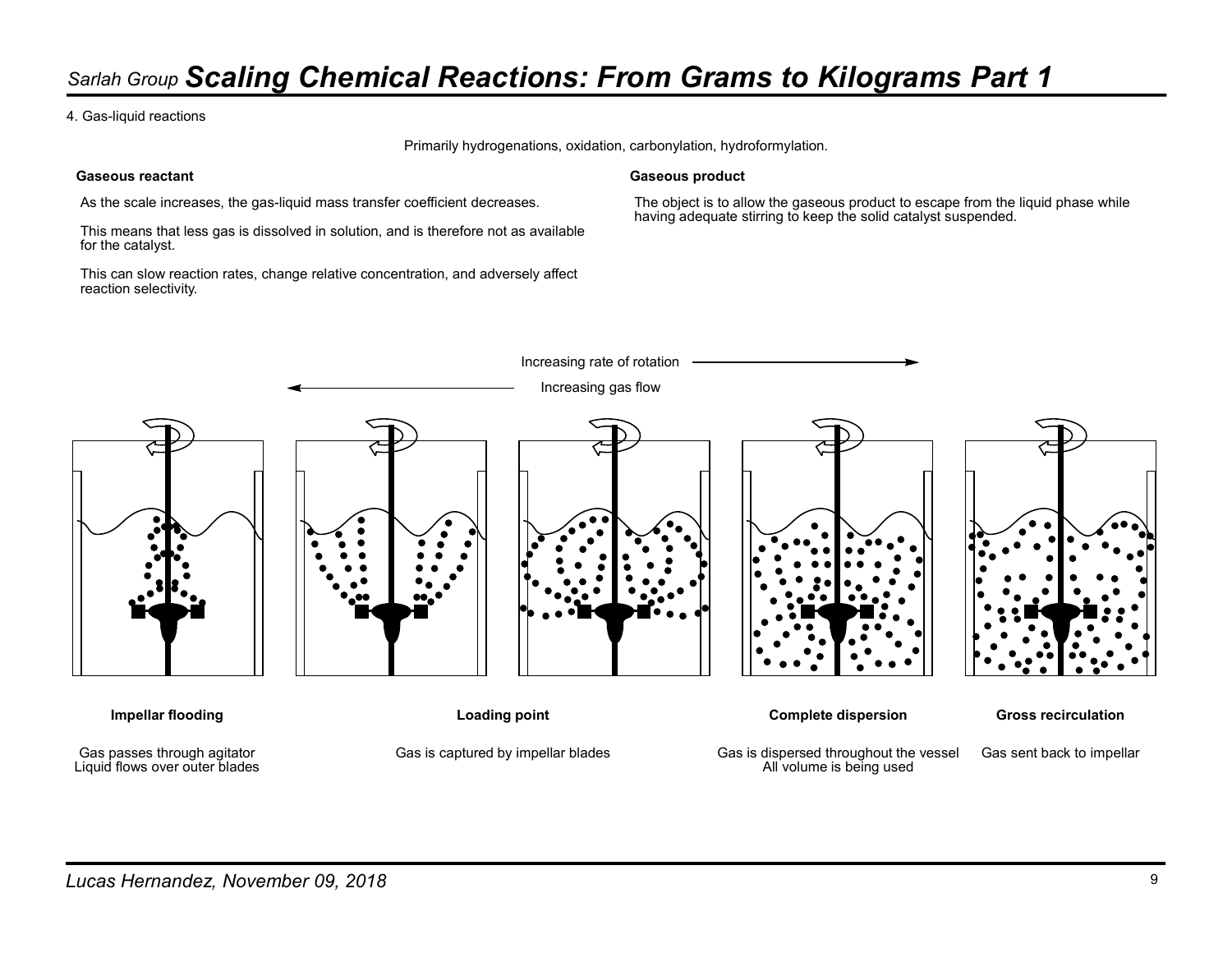### IV. Case studies

Lee, S.; Robinson, G. In Process Development: Fine Chemicals from Grams to Kilograms, 1st ed.; Davies, S. G.; Compton, R. G.; Evans, J.; Gladden, L. F., Eds.; Oxford Chemistry Primers; Oxford University Press: New York, USA, 1995; pp 1-86.



1. Cephalosporins

Overall lessons learned:

1)  $\beta$ -lactams are unstable to heat and pH

2) Determination of product purity

- Single peak by HPLC does not mean full purity
- UV inactive compounds can still be present
- 3) Crystallinity in the API is highly beneficial
	- $-\beta$ -lactam products are often amorphous
	- Chromatography helps, but is hard to obtain >98% purity

#### Research route



### Comments:

7-ACA was made by semisynthesis that ICI was not set up for and would need to be purchased (£200/kg)

While 7-TACA crashed our of the reaction in 60% weight yield, the actual purity (strength) was only 60% due to UV inactive impurities such as polymers

- The 30% yield to the API was not acceptable, and the 2-fluoroimidazole was not easy to synthesize







Comments:

- $-$  The diazonium salt tended to trimerize during the photochemical reaction
- The yield for the photochemical step fell from 30-40%, to 10% on 100 g scale
- H The output of the product was low, about 2% w/v concentration

### $N_{\sim N}$  and  $N_{\sim N}$



 $\frac{N}{2}$  cyanamides had been shown as efficient precursors for 2-substituted imidazoles



### Comments:

- 20% yield of a mixture of ICI 156488 (major) and its byproduct (shown)
- Employed to synthesize 150 g of ICI 156488, yield fell to <10% on scale
- Chromatography required to fully purify the API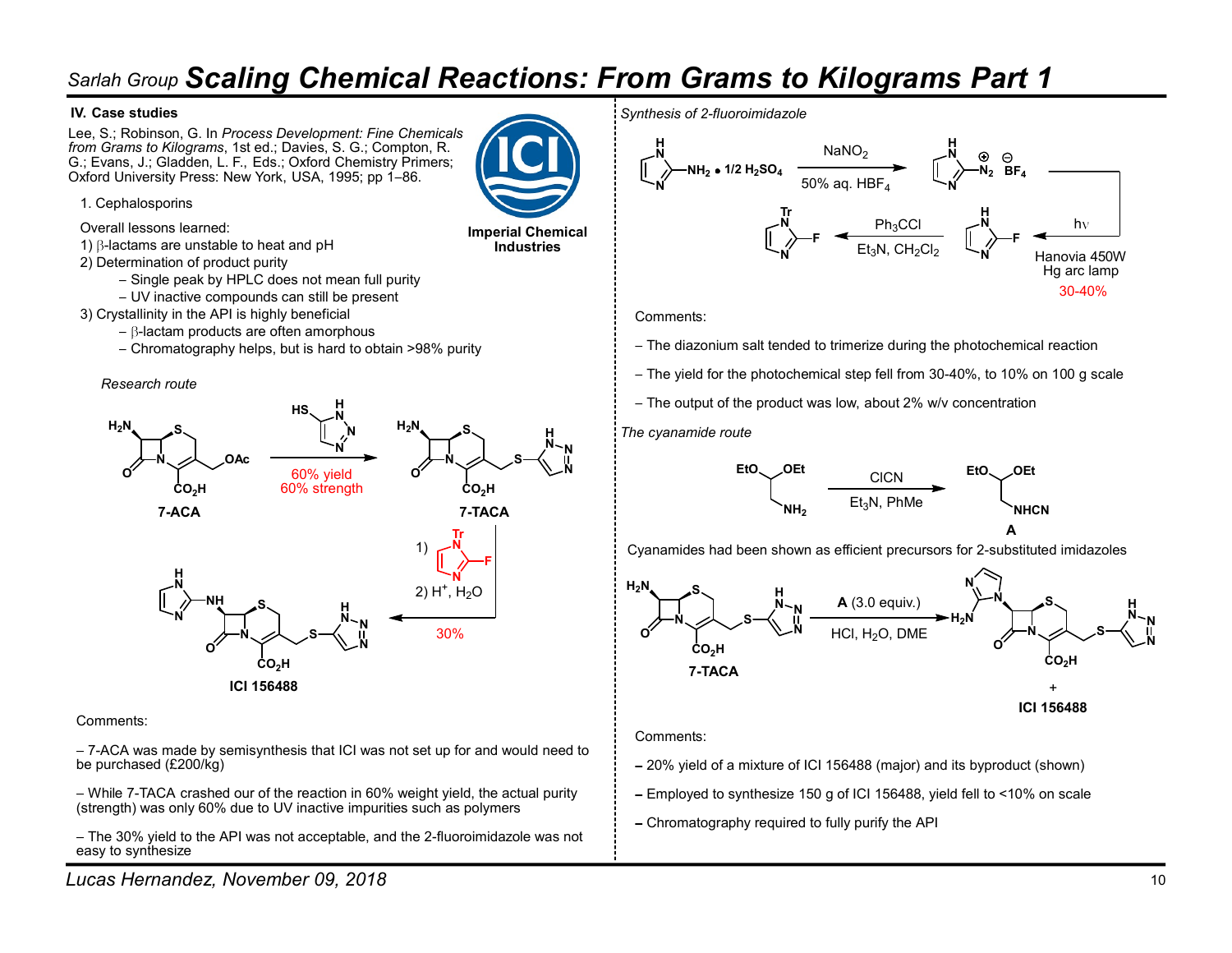

Furthermore, the cyanamide was unstable under reaction conditions and could not be addressed on scale.

The carbodiimide route



 $\mathbf{N}$  it was found that sulfuric acid could effect the reaction as efficiently  $\overrightarrow{O}$  +  $\overrightarrow{O}$  OEt  $\overrightarrow{O}$  - At first, trifluoromethanesulfonic acid was used in the guanidine formation step, but

> - For cyclization, HCl caused the buildup of a gum. This was avoided by using  $BF_3$ •HÓAc

 $H_2N$  S S SURFALL SET THE SURFALL SURFALL SURFACE TO SURFACE THE VIOLET OF PIACE OF SURFACE THE SURFACE OF SURFACE THE SURFACE OF SURFACE OF SURFACE OF SURFACE OF SURFACE OF SURFACE OF SURFACE OF SURFACE OF SURFACE OF SU Passing the compound through a resin column gave crystalline 7-IACA in 50%

 $\circ$   $\uparrow$   $\downarrow$  It was apparent from the literature that the most efficient way to introduce the  $\mathsf{CO_2H}$  mercapto heterocycle to produce the API was by employing a BF $_3$  catalyst.



Comments:

– The sulfolane complex of BF<sub>3</sub> was preferred to the etherate as diethyl ether is<br>highyl flammable and would not be suitable for large-scale production

0 C Purification of the API was accomplished by passing through a resin column and recrystallization from the triethylamine salt

S<br>Salt was found to be stable. - The free thiol of the mercaptotriazole was found to be explosive, but the sodium

Lucas Hernandez, November 09, 2018 11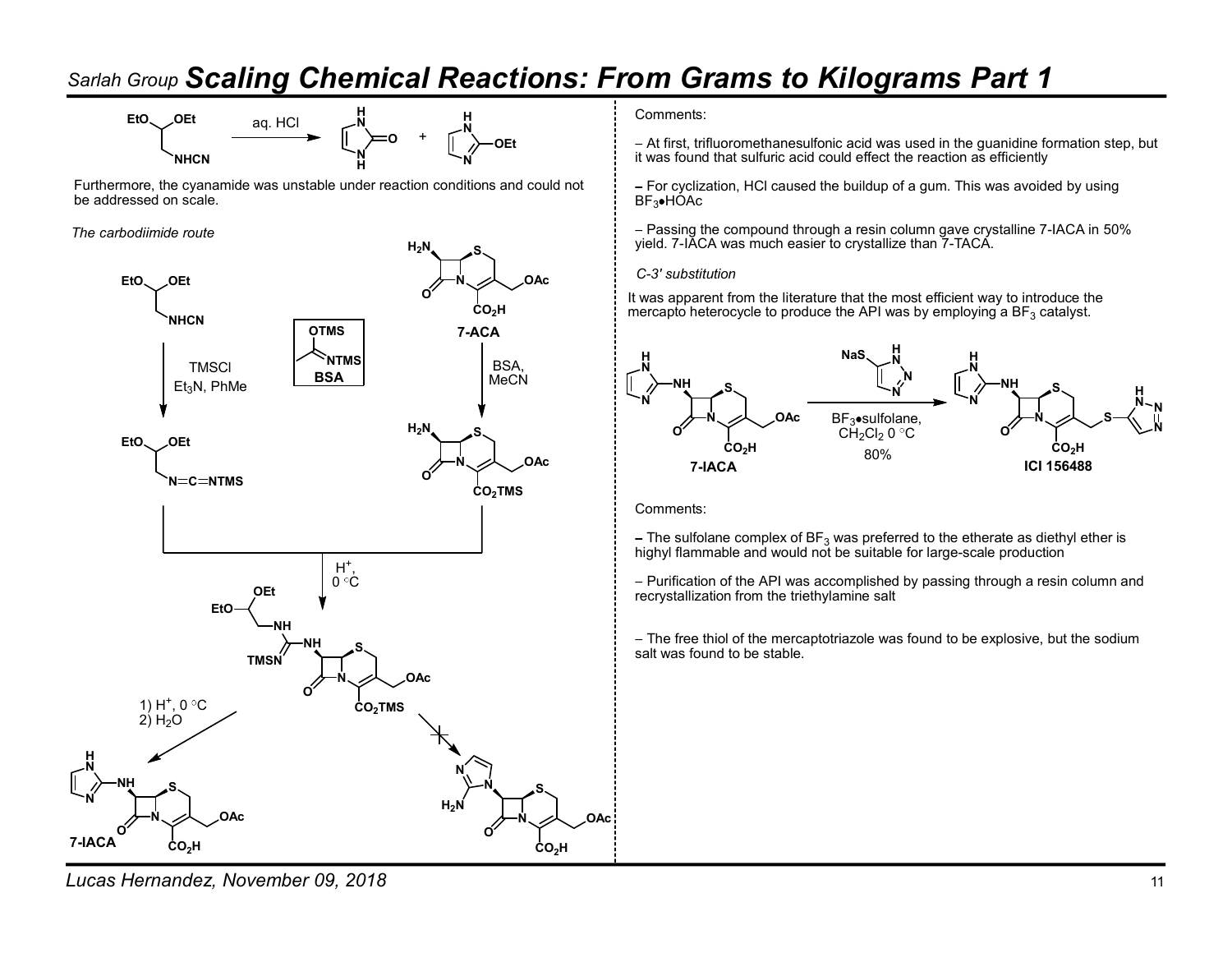2. Thromboxane antagonists



Thromboxane causes bronchoconstriction, aggregation of blood platelets, and vasoconstriction. This has implications for the treatment of asthma. Key stereochemical features: 1) cis relation of the side chains, 2) Z-olefin in the side chain, 3) cis substituent on the acetal, 4) single enantiomer desired.

Research route



Removing the need for chromatographic separation of diastereomers

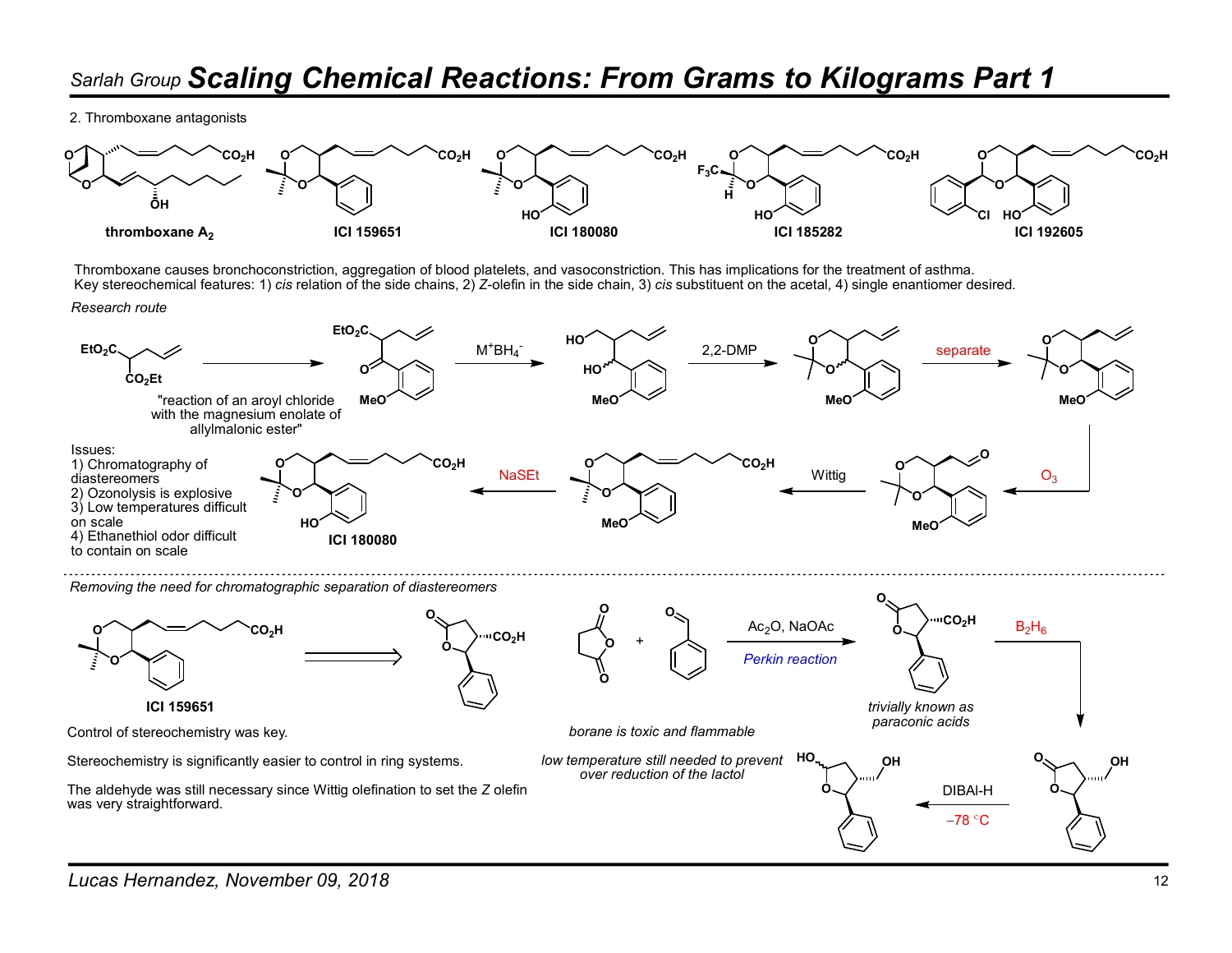

to selective reduction to the lactol.

Inert atmosphere prevented any issues with DIBAl-H flammability.

Dioxane ring formation



HO the benzylic position. Attempts to form the trifluoromethyl acetal under acidic conditions led to scrabling at



Diastereomers could be saparated by crystallization after saponification of the ester. Process was telescoped from the starting acid, as only the acids were crystalline.

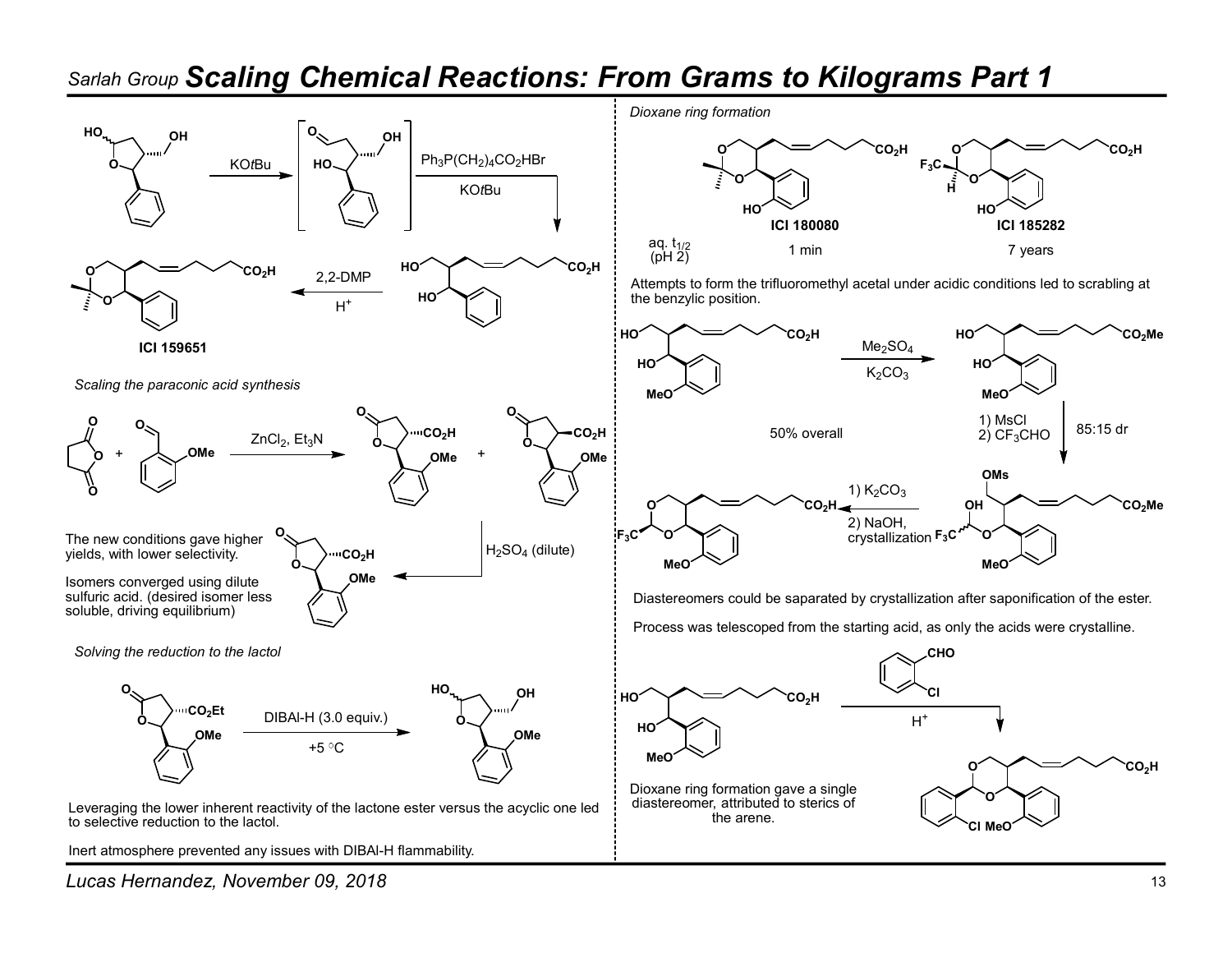#### **Demethylation**

With NaSEt, several side reactivities were observed, such as dechlorination of the precursor for ICI 192605.

Ethanethiol was also not ideal as the smell needed to be contained.

Other deprotection reagents tested (BBr3, LiI, TMSI), but they either did not work or caused decomposition.

 $Ph_2PH$  + Buli  $\longrightarrow$  Ph<sub>2</sub>PLi

Lithium diphenylphosphide proved highly selective, and could be easily made on small scale using BuLi.

 $Ph_3P$  + 2Li  $\longrightarrow$  Ph<sub>2</sub>PLi + PhLi

On scale, triphenylphosphine could be converted to the reagent by first reacting with 2 equivalents of lithium and then reaction of the PhLi with tbutyl chloride.



ICI 192605

Solved problems:

- 1) cis stereochemistry in the dioxane
- 2) cis stereochemistry for the acetal (achieved by crystallization)
- 3) Demethylation that did not require NaSEt
- 4) Synthesis made enantioselective by resolution of paraconic acid



H H lining to suppress the release of HCl.  $H<sub>2</sub>$  blockers block the  $H<sub>2</sub>$  receptor in the stomach

**N** NH HCl can lead to ulcers.  $N \sim 2F_3$ <br>
Lower pH in the stomach due to the over release of<br>
HCl can lead to ulcers.<br>
CONH<sub>2</sub> The pathogen that causes stomach ulcers in the

ICI 162846 Helicobacter pylori The pathogen that causes stomach ulcers in the majority of cases has since been identified as

Research route





"Nitropyrazoles were subsequently shown to be violent explosives!"

4-carboxamidobutyl moiety synthesis



 $H_0^{\prime}$   $\sim$   $H_0^{\prime}$   $\sim$   $H_1^{\prime}$   $\sim$   $H_2^{\prime}$   $\sim$   $H_3^{\prime}$   $\sim$   $H_4^{\prime}$ Attempts to alkylate the 3-nitropyrazole directly with 4-bromobutylcarboxamide led to



0.6 equivalents of the cyanide anion led to optimal conversion as more equivalents would give statistical mixtures of starting material, mono-, and di-alkylated compounds.

The unreacted 1,4-dibromobutane could be recovered by distillation.

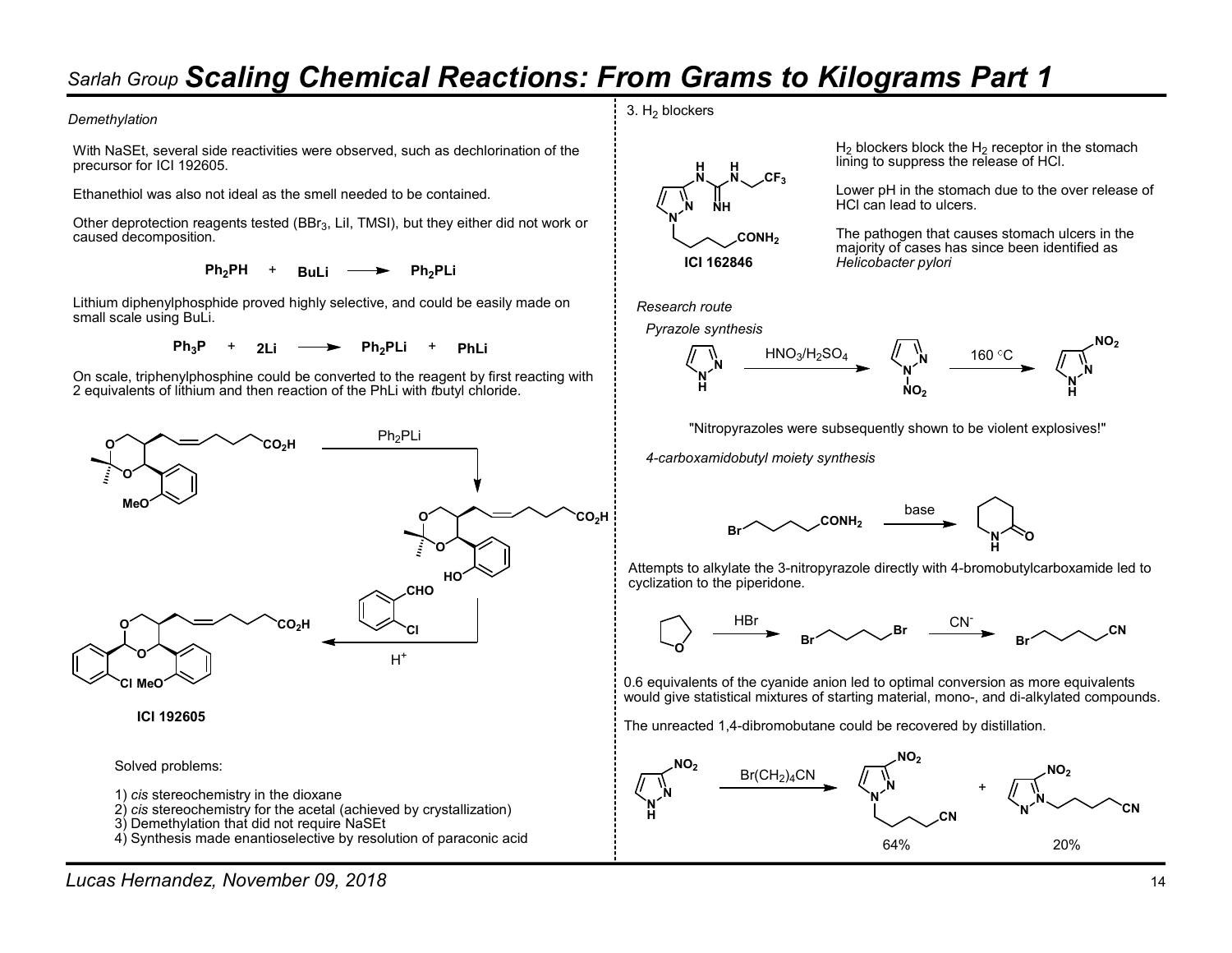



Manufacturing difficulties:

The explosive nature of the nitropyrazoles would be prohibitive on scale

Thiophosgene, trifluoroethylamine, trifluoromethylisothiocyanate, and mercuric<br>oxide were highly undesirable due to toxicity concerns oxide were highly undesirable due to toxicity concerns

Manufacturing route

Avoiding nitropyrazoles



Despite its toxicity, hydrazine could react with 2-chloroacrylonitrile to give 3 aminopyrazole on scale. Furthermore, as an oil, the pyrazole product could be telescoped to the next step.



Lucas Hernandez, November 09, 2018 15

Even though there were three possible sites for alkylation with 5-bromovaleronitrile, the predominant product was the desired.

 $\mathbf{\hat{N}}$  and the matrix  $\mathbf{\hat{S}}$  of  $\mathbf{\hat{S}}$  are  $\mathbf{\hat{S}}$ . This product could then be purified as the tosylate salt to completely remove all

Despite its toxicity, low boiling point (36 $\degree$ C), and sparse availiability from commercial sources, trifluoroethylamine was still needed in large quantities.

H N H N CF3CH2OH CF3CH2OTs CF3CH2NH2 TsCl NaOH NH3 200 psi, 120 C



Cyanamides had been shown to be excellent precursors to guanidines. However, the 3-aminopyrazole also formed a significant amount of the dimer byproduct.



 $NH<sub>2</sub>$  trifluoroethylcyanamide could be formed selectively. Yet, if not stored properly, the However, due to the weaker nucleophilicity of trifluoroethylamine, the cyanamide would trimerize to the triazine.



NH<sub>2</sub> NH<sub>2</sub> NH<sub>2</sub>  $\mathsf{NH}_2$  Conveniently, the tosylate salt provided the acid necessary to mediate the guanidine

 $CN \times CN$  CN Purification could be achieved by forming the salt with carbonic acid as all impurities in the reaction were not basic enough to form this salt.